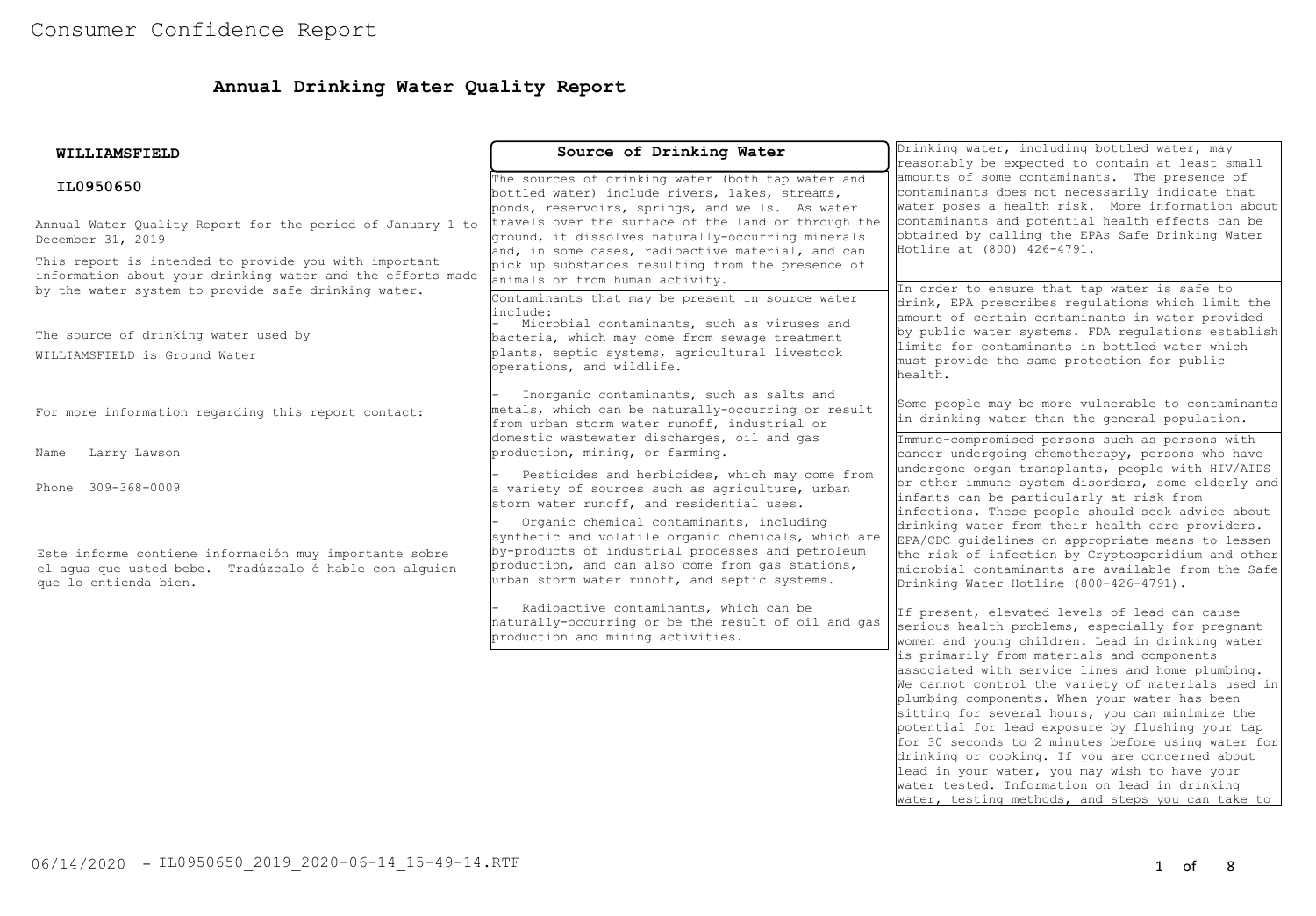minimize exposure is available from the Safe Drinking Water Hotline or at [http://www.epa.gov/safewater/lead.](http://www.epa.gov/safewater/lead)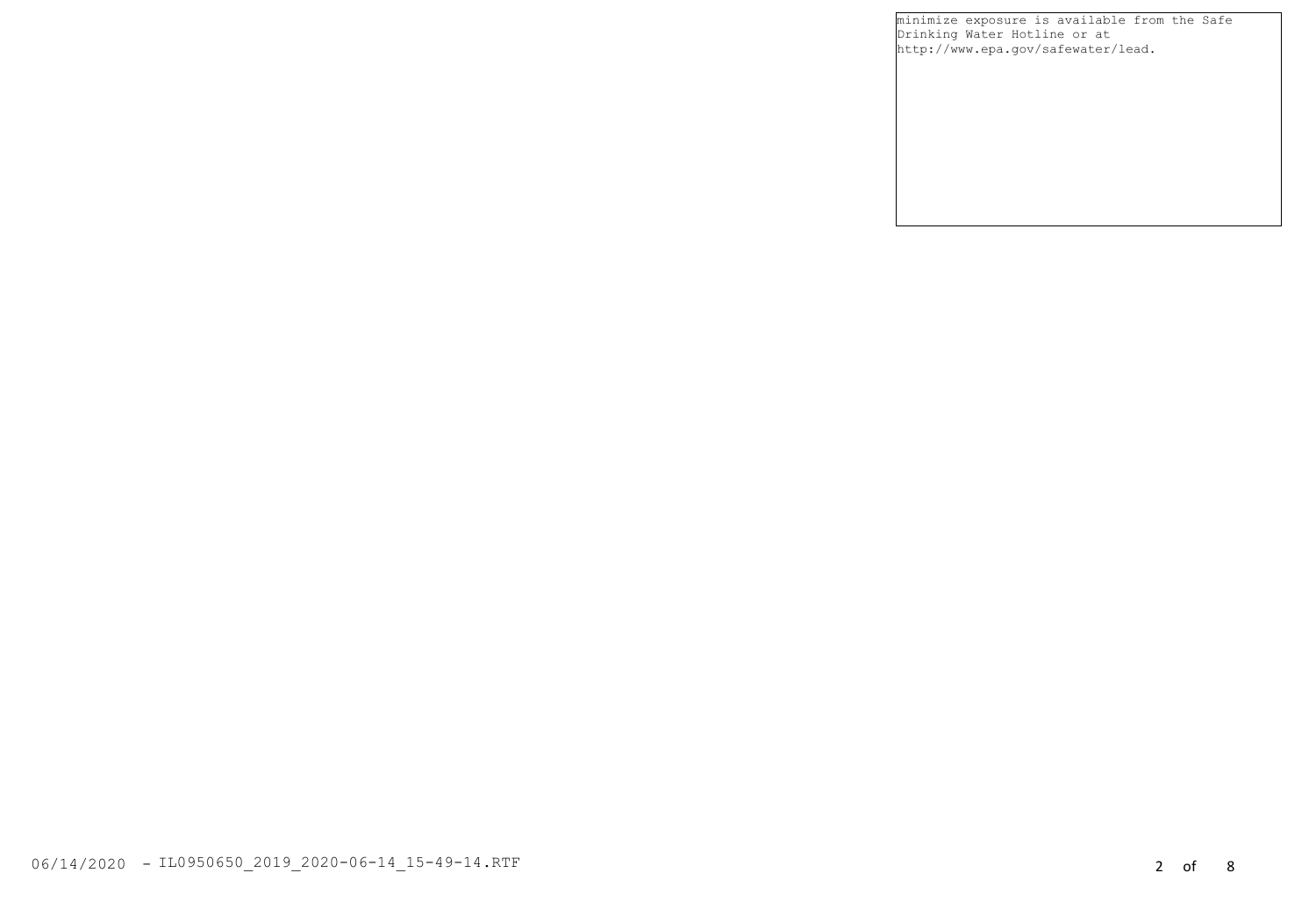#### **Source Water Information**

| Source Water Name | Type of Water | Report Status Location |                             |
|-------------------|---------------|------------------------|-----------------------------|
| WELL 2 (55013)    | GW            | Active                 | IN OLD PUMP HOUSE           |
| WELL 3 (55014)    | GW            | Active                 | 100 FT NW OF OLD PUMP HOUSE |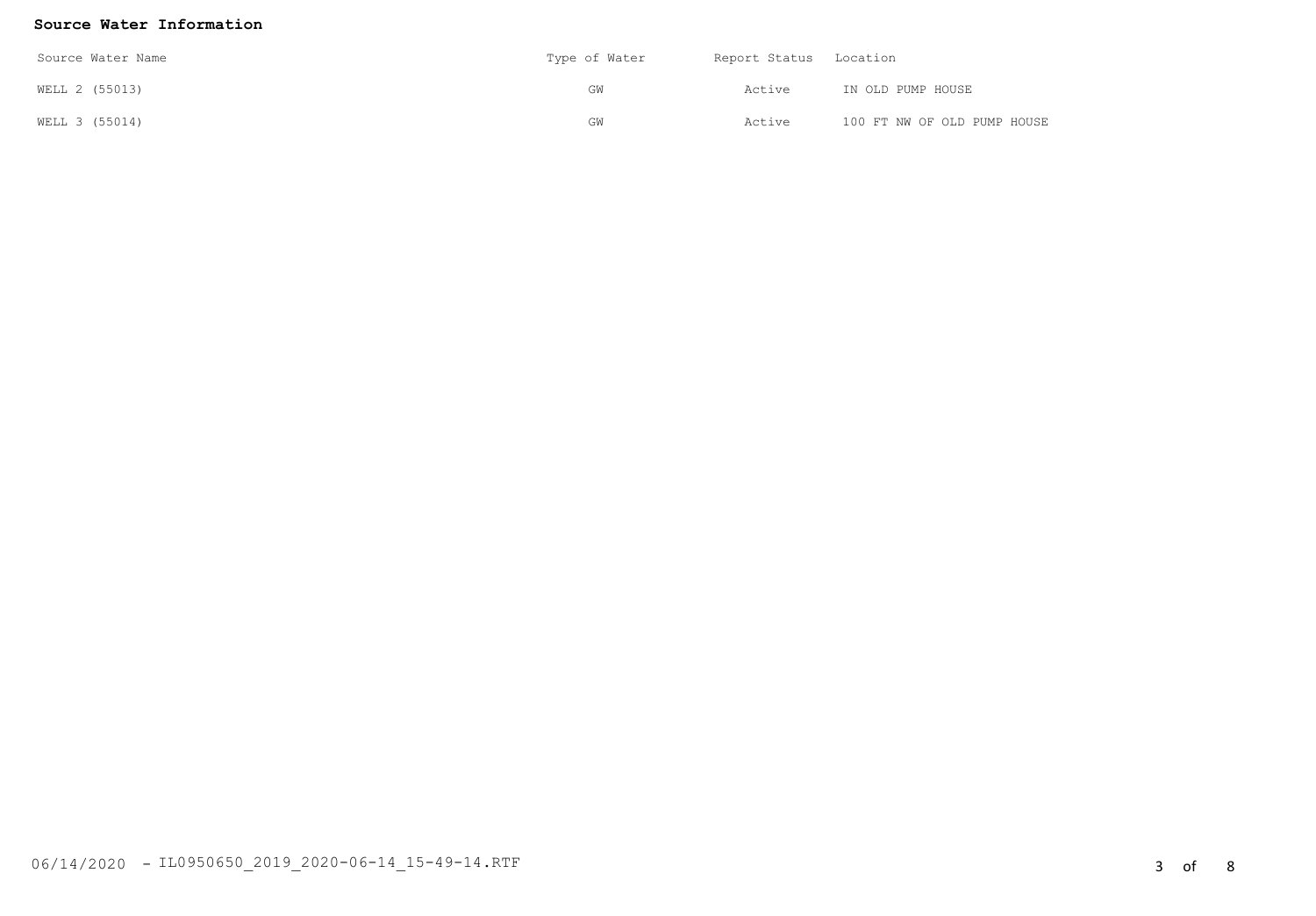#### **Source Water Assessment**

We want our valued customers to be informed about their water quality. If you would like to learn more, please feel welcome to attend any of our regularly scheduled meetings. The source water assessment for our supply has been completed by the Illinois EPA. If you would like a copy of this information, please stop by City Hall or call our water operator at 309-368-0009. To view a summary version of the completed Source Water Assessments, including: Importance of Source Water; Susceptibility to Contamination Determination; and documentation/recommendation of Source Water Protection Efforts, you may access the Illinois EPA website at <http://www.epa.state.il.us/cgi-bin/wp/swap-fact-sheets.pl>.

Source of Water: WILLIAMSFIELD To determine Williamsfield's susceptibility to groundwater contamination, a Well Site Survey, published in 1990 by the Illinois EPA, and Source Water Protection Plan were reviewed. Based on the information contained in these documents, fourteen potential sources of groundwater contamination are present that could pose a hazard to groundwater pumped by the Williamsfield community water supply wells. These include Ferrol Gas, Spoon River FS, Farmhouse Gas Station, Sunoco Station, Hart Feed & Milling, Williamsfield Farmers Co-op, Na-Churs Plant Food Company, Country Craft Ceramics, the Village of Williamsfield, Ingle Construction Co., Wheelhouse Lawn & Garden, Gas & Service Station, unknown machine shop, and Weavers Hardware. Based upon this information, the Illinois EPA has determined that Williamsfield Wells #2 and #3 are not susceptible to IOC, VOC, or SOC contamination. This determination is based on a number of criteria including: monitoring conducted at the wells; monitoring conducted at the entry point to the distribution system; and the available hydrogeologic data for the wells. In anticipation of the U.S. EPA's proposed Ground Water Rule, the Illinois EPA has determined that Williamsfield's community water supply wells are not vulnerable to viral contamination. This determination is based upon the evaluation of the following criteria during the Vulnerability Waiver Process: the community's wells are properly constructed with sound integrity and proper site conditions; there is a hydrogeologic barrier that restricts pathogen movement; all potential routes and sanitary defects have been mitigated such that the source water is adequately protected; monitoring data did not indicate a history of disease outbreak; and the sanitary survey of the water supply did not indicate a viral contamination threat. However, having stated this, the U.S. EPA is proposing to require States to identify systems in karst, gravel, and fractured rock aquifer systems as sensitive. Water systems utilizing these aquifer types would be required to perform routine source water monitoring. Because the community's wells are constructed in a confined aquifer, which should provide an adequate degree of protection to prevent the movement of pathogens into the wells, well hydraulics were not considered to be a significant factor in the vulnerability determination.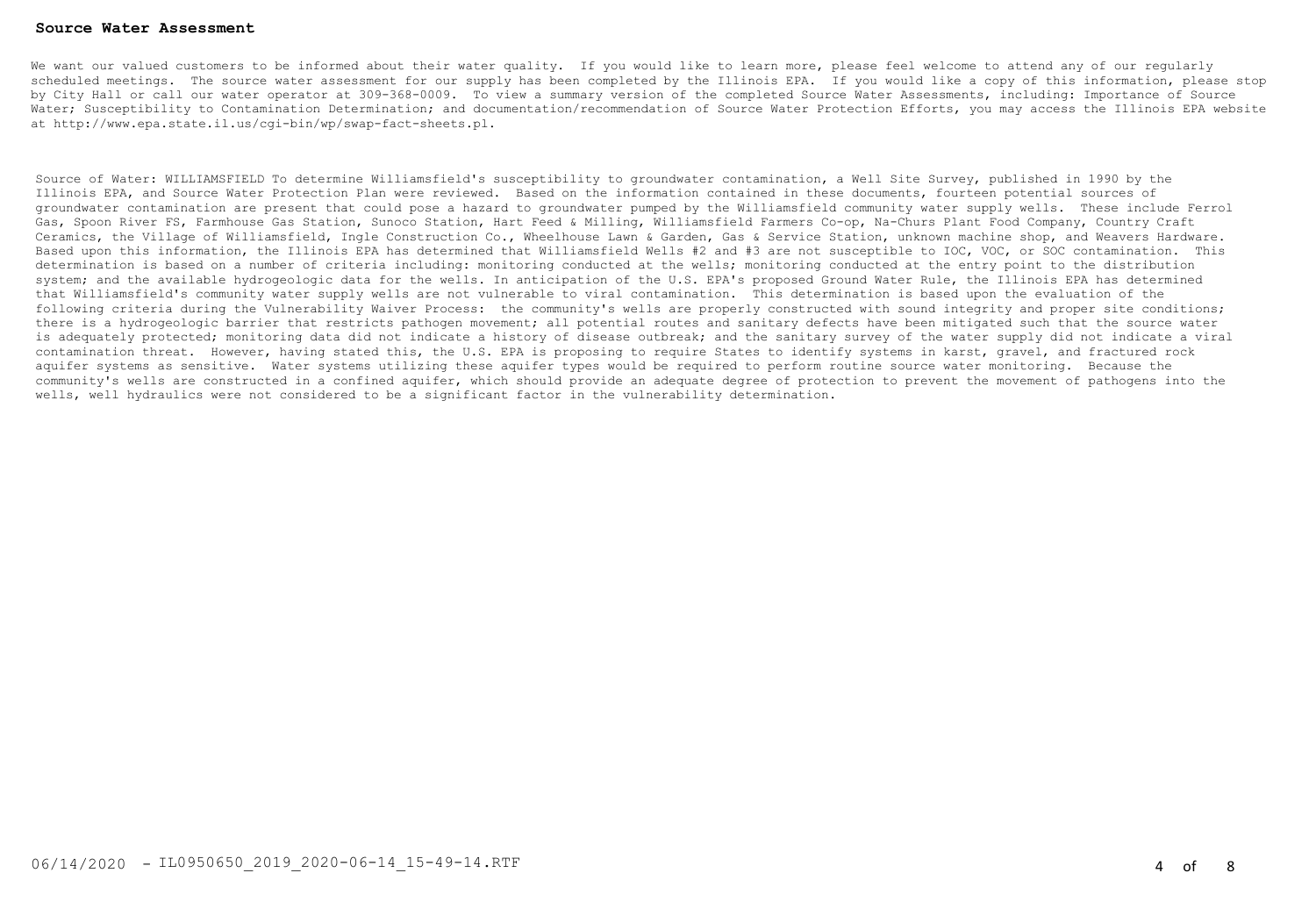#### **Lead and Copper**

Definitions:

Action Level Goal (ALG): The level of a contaminant in drinking water below which there is no known or expected risk to health. ALGs allow for a margin of safety.

Action Level: The concentration of a contaminant which, if exceeded, triggers treatment or other requirements which a water system must follow.

| Lead and Copper | Date Sampled | MCLG | Action Level<br>(AL) | 90th<br>Percentile | Sites Over<br>AL | Units | Violation | Likely Source of Contamination                                                                                |
|-----------------|--------------|------|----------------------|--------------------|------------------|-------|-----------|---------------------------------------------------------------------------------------------------------------|
| Copper          | 07/20/2018   |      | $\perp$ .3           | 0.0087             |                  | ppm   |           | Erosion of natural deposits; Leaching from<br>wood preservatives; Corrosion of household<br>plumbing systems. |

#### **Water Quality Test Results**

| Definitions:                                          | The following tables contain scientific terms and measures, some of which may require explanation.                                                                                                                                                                         |
|-------------------------------------------------------|----------------------------------------------------------------------------------------------------------------------------------------------------------------------------------------------------------------------------------------------------------------------------|
| Avg:                                                  | Requlatory compliance with some MCLs are based on running annual average of monthly samples.                                                                                                                                                                               |
| Level 1 Assessment:                                   | A Level 1 assessment is a study of the water system to identify potential problems and determine (if possible) why<br>total coliform bacteria have been found in our water system.                                                                                         |
| Level 2 Assessment:                                   | A Level 2 assessment is a very detailed study of the water system to identify potential problems and determine (if<br>possible) why an E. coli MCL violation has occurred and/or why total coliform bacteria have been found in our water<br>system on multiple occasions. |
| Maximum Contaminant Level or MCL:                     | The highest level of a contaminant that is allowed in drinking water. MCLs are set as close to the MCLGs as feasible<br>using the best available treatment technology.                                                                                                     |
|                                                       | Maximum Contaminant Level Goal or MCLG: The level of a contaminant in drinking water below which there is no known or expected risk to health. MCLGs allow<br>for a margin of safety.                                                                                      |
| Maximum residual disinfectant level or<br>MRDL:       | The highest level of a disinfectant allowed in drinking water. There is convincing evidence that addition of a<br>disinfectant is necessary for control of microbial contaminants.                                                                                         |
| Maximum residual disinfectant level<br>goal or MRDLG: | The level of a drinking water disinfectant below which there is no known or expected risk to health. MRDLGs do not<br>reflect the benefits of the use of disinfectants to control microbial contaminants.                                                                  |
| na:                                                   | not applicable.                                                                                                                                                                                                                                                            |
| mrem:                                                 | millirems per year (a measure of radiation absorbed by the body)                                                                                                                                                                                                           |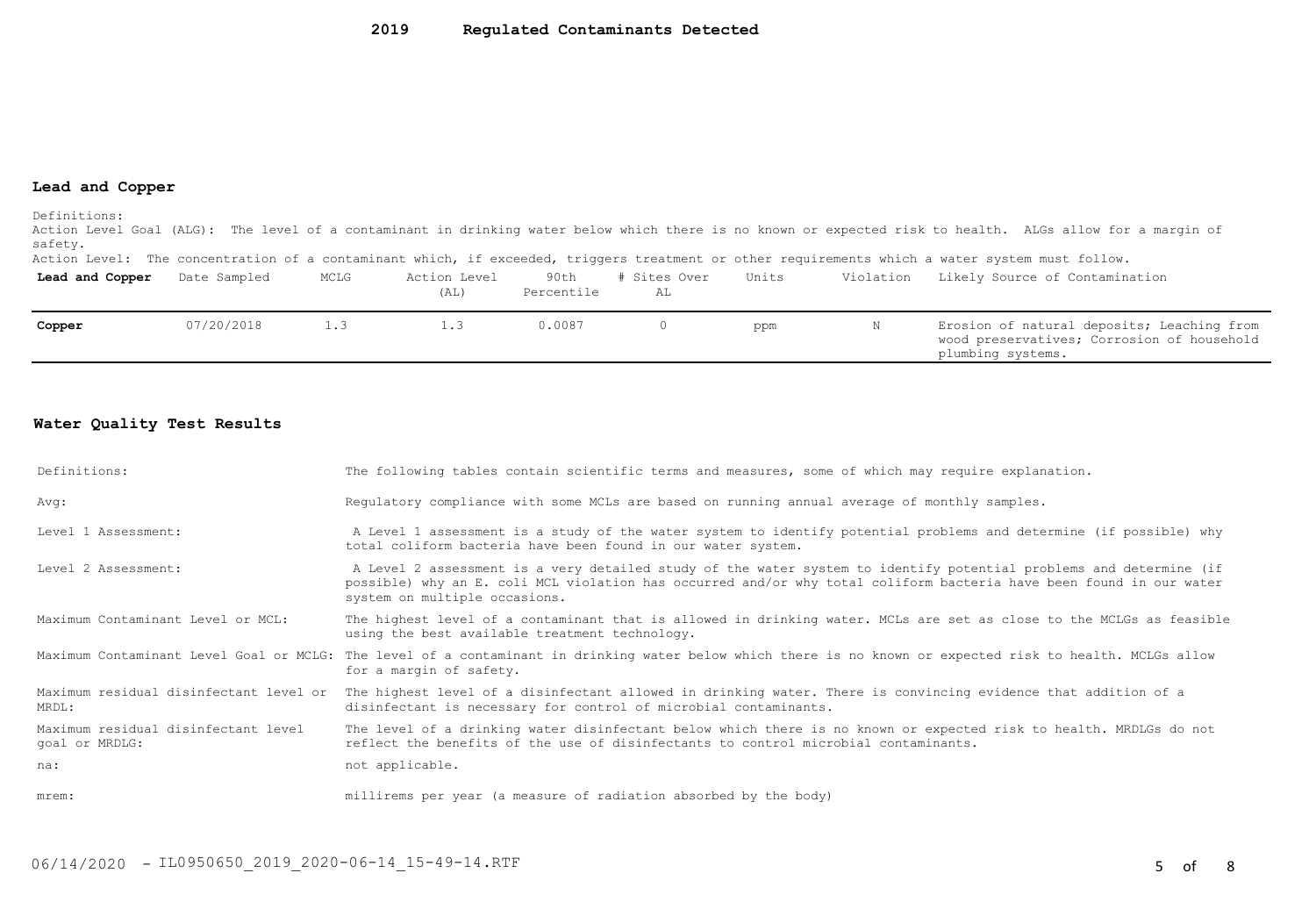### **Water Quality Test Results**

| ppb:                       | micrograms per liter or parts per billion - or one ounce in 7,350,000 gallons of water. |
|----------------------------|-----------------------------------------------------------------------------------------|
| ppm:                       | milligrams per liter or parts per million - or one ounce in 7,350 gallons of water.     |
| Treatment Technique or TT: | A required process intended to reduce the level of a contaminant in drinking water.     |